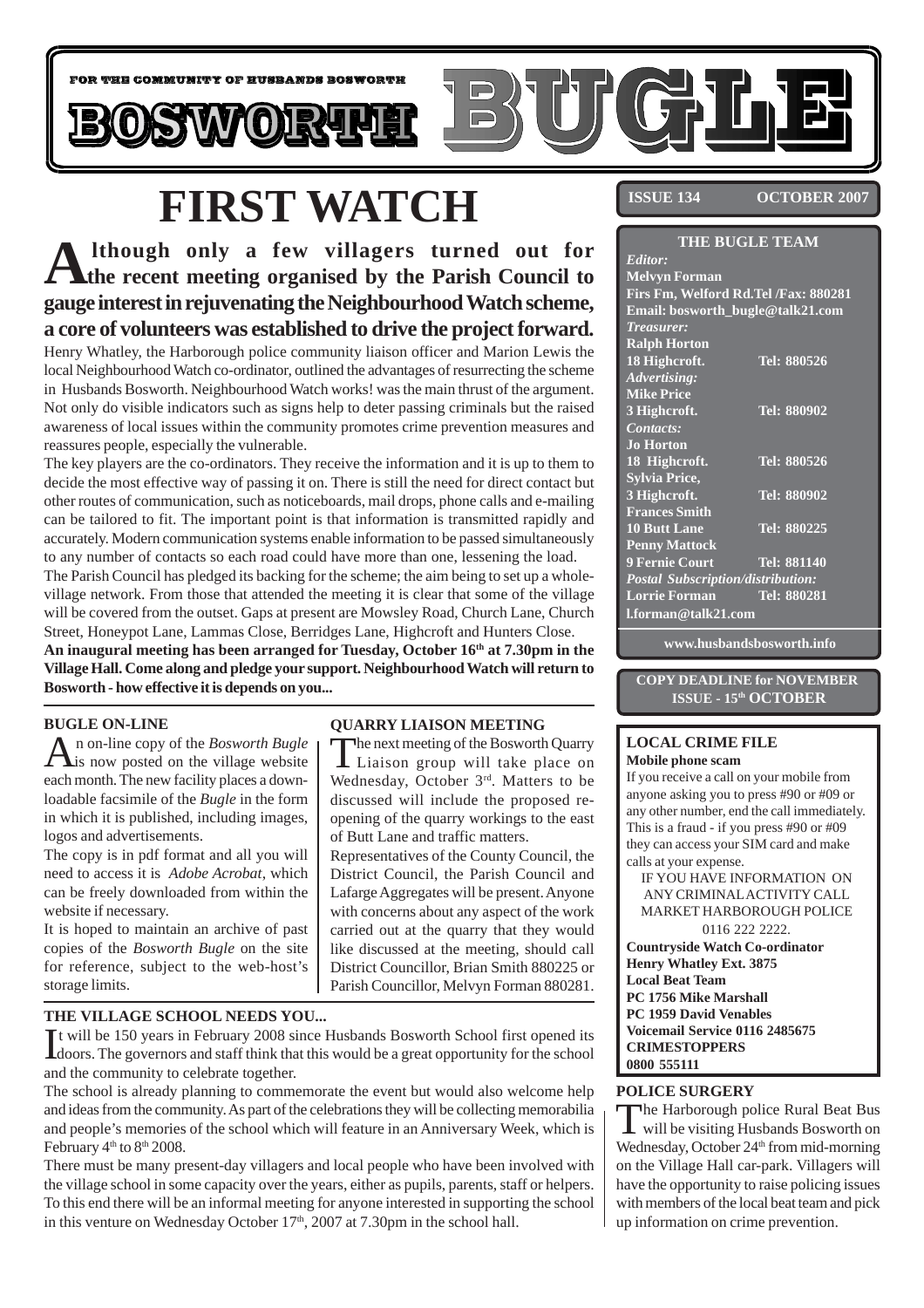*From Robert Constable-Maxwell, Chairman, HB Branch Royal British Legion.*

The annual Flower Show has been run by our branch of the Royal British Legion since 1928 when they took over its organisation from Hothorpe Gardening Club. The show has flourished ever since - this year being no exception! Our committee has however carefully considered what they feel should be the future of the show. We are in particular concerned that the relatively small team of our branch, some of whom are not village residents, does not properly represent Bosworth opinion. I write therefore to suggest that a new steering committee be formed to run the show, ideally representing the members of our various associations - certainly including the allotment holders. Two further points have also arisen from our discussions:

1. That the date of the show be moved from the August Bank Holiday Sunday.

2. Specific consideration be given to encourage young people to participate.

My colleagues and I would, of course be happy to support any new committee and venture.

*Editor's Note: Eleanor Murphy has agreed to act as Show Secretary. Her telephone number is 880476.*

### *From Peter Jones, Senior Churchwarden - All Saints Church*

Regarding the proposal to landscape the Garden of Remembrance in the Churchyard. There have been positive responses to the idea and the PCC has therefore decided to take the project forward. The proposal is to delineate the area for interments with stone setts, which will be marked so that any particular plot can be readily identified. These will be flush with the grass to enable the area to be mowed and there will also be an area for flowers. The plot will be landscaped with bushes and a bench and there will be an area where visitors can sit in peaceful surroundings near their loved ones. The project is likely to cost in the region of £3,000. If anyone would like to make a donation to the cost of this project, this will be very gratefully received. Please contact the Hon. Treasurer, Lorrie Forman 880281 or any Church Officer.

### *From Helen Gibbs and family, Melbourne, Derbyshire.*

We would like to send our sincerest thanks to everyone in Bosworth who made our time there so memorable and fun. It was with heavy hearts that, after 9 years, we left the village to plant new roots in Derbyshire. However we're blessed with strong friendships, which I am sure will endure the small distance up the M1. Personally I would like to thank all those with the community passion that I felt whilst in the village. So many memories and not enough space to write them; many special Safari Suppers with their own stories to tell, fashion shows that involved tricky negotiations of the road afterwards, dressing up for the 20's theme night, a rather fond attachment to a certain jukebox, babysitting meetings that involved many hours of wine appreciation, Bosworth Belles choc demo when I, for once, supplied coffee instead of wine (there was almost a riot), Xmas tree festivals, Badminton Club (I know I was hopeless but I did have a good time), and for the last 2 years the fantastic support of my running colleagues which I now miss terribly. Thanks to all. We hope to return for visits and certainly for the fun of Safari Supper. You never know I might even get one started in Melbourne if they haven't got one already!

### **BRITISH LEGION FLOWER & PRODUCE SHOW REPORT**

Despite the very poor growing season the standard of exhibits remained high for the Annual Flower and Produce Show. John and June Dawson walked away with the Royal British Legion Cup for gaining the greatest number of points overall in the show. However, villager Norman Grant took much of the rest of the silverware home after being awarded the AA Clarke Memorial Cup for the best collection of vegetables, The Gardening News Shield for the best exhibit in the vegetables section and the Edgar Stanion Memorial Salver for the most impressive display of cut flowers. Best exhibit in the craftwork section, and the WI Shield went to Den Dorman for his woodwork pieces. Carole Clarke took the Kate Hancock Memorial Salver for her homemade produce and Susan Maxwell's soft fruit gained her The Bell Inn Cup.

Kath and Malcolm Harrison were awarded a Diploma for Horticulture for their work on the village allotments and Heather O'Connor gained a Certificate of Merit for her floral art. Ken Payne of Lammas Close won the 'Guess the Weight' competition. The combined weight of the carrot and onion was 4lb 4¼oz.

Many thanks to everyone who supported the event, in particular those who donated prizes.

*VILLAGE HALL BOOKINGS Jackie Fletcher 880910 CHURCH HALL BOOKINGS Janice Staples 880668 SPORTS PAVILION ENQUIRIES Audrey Marlow 880316*

### **CRAFT GROUP**

The next meeting of the Craft Group will be on Monday, October 1st at 29 Bell Lane. Call Margaret Bradley on 880652 for details.

### **BENEFICE CHRISTMAS DINNER**

Come along and join with church members for this popular annual event. It is a chance to chat to people from the other parishes of the benefice and relax and enjoy traditional Christmas fare in the tranquil setting of Hothorpe Hall.

The Dinner will be on Monday, December  $10<sup>th</sup>$ , at  $7.00$ pm for  $7.30$ pm. The cost will be £13.95 per person. Usual booking arrangements and menu selection from Di Jones 880741.

### **TRADE DIRECTORY 2007**

**GD Armitage (Clock & Belfry Wk.)Ltd.** Monumental clock and tower-bell installation, service & repair. Contact: Geoff Armitage 880066 **Begley Plumbing & Heating** Plumbing & heating engineer. Contact: Frank Begley 880541 **Gordon Begley** Building & roofing contractor. Contact: Gordon Begley 880028 **Begley's Windows & Conservatories** Bespoke joinery contractors Contact: Robert Begley 880671 **Gary Bennett Painter & Decorator** Contact: Gary Bennett 880285 **Croft Farm Bed & Breakfast** Contact: Jane Smith 880679 **Diane Hall** Beauty therapist, facials, pedicures, manicures & waxing. Diane Hall 880567 **Honeypot Bed & Breakfast** Contact: Julian & Carolyn Goffe 880836 **Languard Ltd.** Weed control, fumigation and thermal insulation. Contact: Will Kay 880898 **Mike Price Heating Engineer** Oil-fired boiler servicing & repair Contact: Mike Price 880902

From the Parish Registers **Bertram Edgar Copping** *Died August 23rd 2007 Aged 99 years R.I.P.*

### **THANKS...**

Mike Price and Lorrie Forman raised £175 on their Historic Churches Bike Ride. Funds raised will be divided between the Historic Churches Trust and All Saints Church. Thank you to their sponsors.

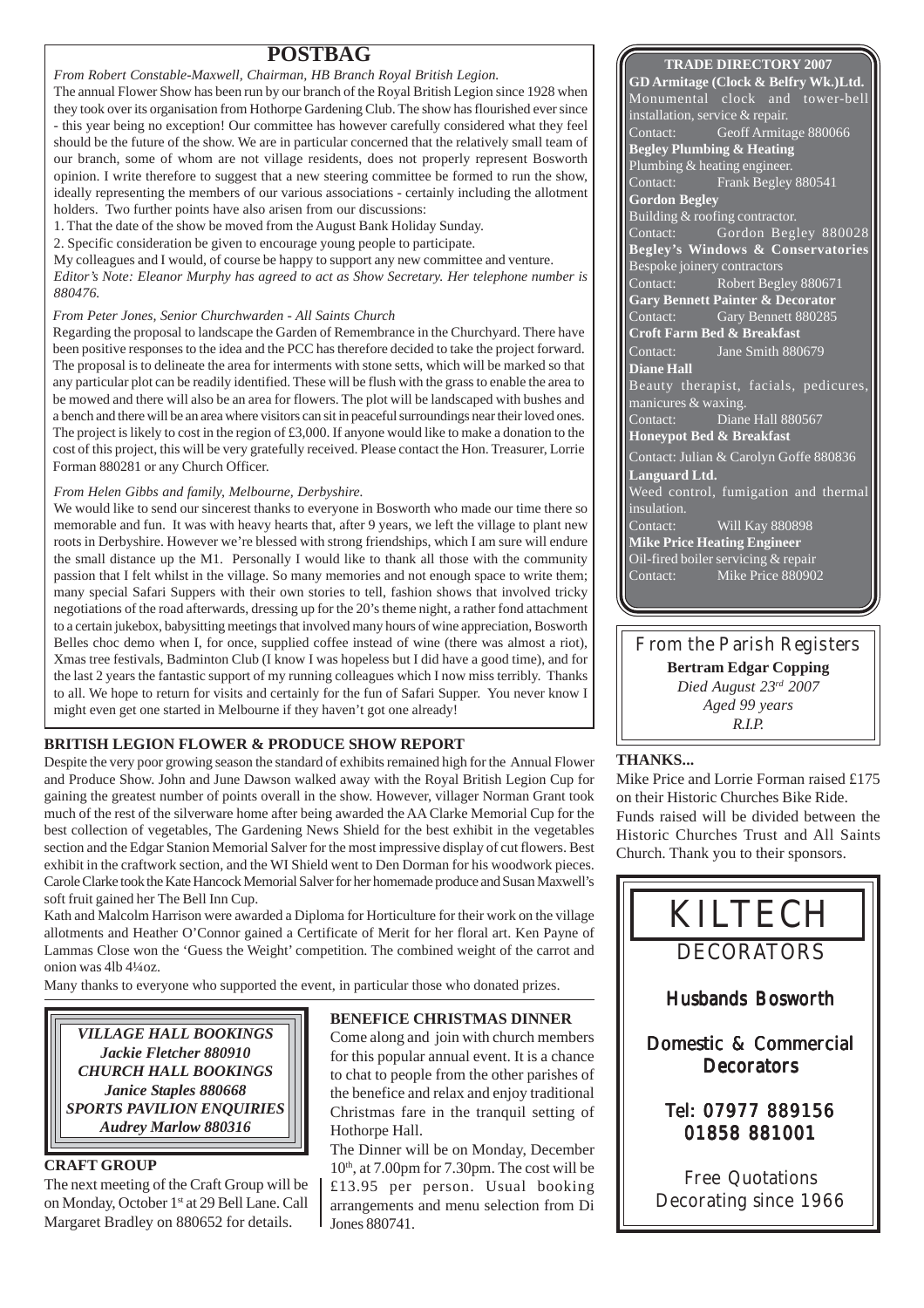#### **ACTIVITY GROUPS 2007**

**All Saints Parochial Church Council** Contact: Peter Jones 880741 **Art Workshop** Contact: Ann Saxton 880971 **Badminton Club** Contact: Lorrie Forman 880281 **Bosworth Belles** Contact: Claire Smith 880655 **Bosworth Blokes**<br>Contact: R Ralph Horton 880526 **Conservative Association**<br>Contact: Robert May Robert Maxwell 880361 **Handbell Ringers** Contact: David Staples 880668 **Historical Society** Contact: **Isobel Pepperill 880081 1st Kilworth Scouts/Beaver unit** Contact: Andrew Lambert 880922 **Playing Field Committee** Contact: Jennifer Rogers 880401 **Royal British Legion** Contact: Robert Maxwell 880361 **Short Mat Bowls** Contact: Frank Thorp 880003 **South Kilworth Riding Club** Contact: Steph Ashby 880628 **Tennis Club** Contact: Hilda Whitehurst 880737 **Tower Bell Ringers** Contact: Geoff Armitage 880066

#### **TENNIS CLUB NEWS**

Vandals have struck again at the tennis courts, damaging the fencing, which will cost hundreds of pounds to repair. During the past 2 or 3 years vandalism has cost the Club over £3,000 in repair bills, with the shelter wrecked, tables and chairs smashed, a tennis net destroyed and the surrounding fencing ripped open. Nobody ever sees or hears them. Club members are now urging anyone who knows who the culprits are to report them so that they can send the bill to them or their parents. The Club has always endeavoured to keep subscriptions low so that all may enjoy the excellent facilities. However it may become necessary to raise subs in order to maintain the courts.

### **LODGE FARM ANTIQUES & RECLAMATION**

*Reclaimed doors, fireplaces, flooring, pine furniture, gates, beams, chimney pots, etc. Sold and wanted*

Open: Sat. 9am - 4pm Sun. 9am - 12.00. Walton Lane, Husbands Bosworth

Tel: 01858 881386 or 07720 834652 Email: enquiries@lodgefarmantiques.co.uk www.lodgefarmantiques.co.uk

. . . . . . . . .

### **HISTORICAL SOCIETY**

Celebrated local author and historian, Martin Marix-Evans will be talking about the Battle of Naseby at the next meeting of the Historical Society on Wednesday, October  $3<sup>rd</sup>$ . Martin has recently concluded a reappraisal of the battle site, which included metal detector surveys to pinpoint the extent and nature of the fighting.

The meeting is at 7.30pm in the Church Community Hall, Honeypot Lane.

#### **BOSWORTH BELLES**

Bosworth Belles ladies social group will be meeting on Wednesday, October 24<sup>th</sup> when the subject of the evening will be wine tasting and a talk on wine making.

Contact Alisa on 880853 for details. *The November meeting will be a talk by Moira Bartlett, the former governor of Durham Ladies Prison.*

### **LUNCHEON CLUB**

The Luncheon Club will meet at 12.30pm on Tuesday, October 30<sup>th</sup> at Kilworth Springs Golf Club. The meeting is open to anyone living locally, especially those living alone or retired. The cost of the 2-course meal, including coffee is £6.50 per person. Please call Janice on 880668 to book a place or to arrange transport to the venue.

### **CHRISTMAS TREE FESTIVAL 2007**

All Saints Church Christmas Tree Festival will take place on Saturday December 1<sup>st</sup> and Sunday  $2<sup>nd</sup>$ . Start planning your entry now! Volunteer musicians needed! Call Helen Baker 880765 or Belinda Hall 880968. Preview evening Friday, November 30th. More details in next month's *Bugle*.

#### **FOBS NEWS!**

The winner of the Balloon Race, held at the Bosworth Festival Sunday in the Park event, was the Sadd family from Husbands Bosworth who win a prize of £50. Despite the weather on launch day, the winning balloon got as far as Tattershall in Lincolnshire. Second place (£25) was Becky Moore from Birmingham and in  $3<sup>rd</sup>$  place (£10) was Alan from Theddingworth.

Congratulations to all the winners !! **FOBS Online**

L Г Г Г

Г

Г

Г

Please visit the new FOBS website at www.fobsonline.co.uk for details of meetings, fundraising and spending. If you have any ideas for inclusion, or any other comments please contact Steve on 881045.

| WELFORD WATERCOLOURISTS                |  |  |
|----------------------------------------|--|--|
| <b>Exhibition and Sale</b>             |  |  |
| Sat. & Sun. October $6th$ & $7th$      |  |  |
| Welford Village Hall. 10.00am - 4.00pm |  |  |
| <b>Admission FREE</b>                  |  |  |
|                                        |  |  |

## !CHURCH SERVICES !

### **All Saints Parish Church**

### **OCTOBER**

**7 Join with Methodists**

- **14 8.30am Holy Communion**
- **21 10.30am Benefice Communion at Bruntingthorpe**
- **28 10.30am Family Communion**

**Churchwardens:**

**Peter Jones 880741 James Avery 880164**

**Vicar:**

**Rev. Alison Hampton 880351**

### **Methodist Church**

- **7 HARVEST FESTIVAL Rev. B Kennard**
- **14 Mr M Moreton**
- **21 Miss E Bromley**

**28 Mr S Pointer**

**Contacts: Rev. John Harris 462889 Senior Church Steward: Mr. A Lloyd Jones 880343 Services every Sunday 6.30pm. All Welcome**

### **St Mary's Roman Catholic Church**

**Services every Sunday 8.30am.**

**Contact:**

**Robert Constable-Maxwell 880361**

### **METHODIST CHURCH Coffee Morning**

Wednesday, October 3<sup>rd</sup> 10.00am-12.00. at the home of Beryl and Lloyd Jones, 12 Butt Lane. Visitors always welcome.

#### **THANKSGIVING DINNER**

As a change from the usual harvest supper theme this year All Saints Church will be hosting a traditional American-style Thanksgiving Dinner, including pumpkin pie on Saturday, November 24<sup>th</sup>, at 7.00 for 7.30 pm. in the Village Hall.

Entertainment will be provided by the Market Harborough Choral Society. There will also be a raffle and a quiz during the evening. Tickets, (numbers strictly limited) £12.50 per person, full payment with booking please, from Di Jones 880741.